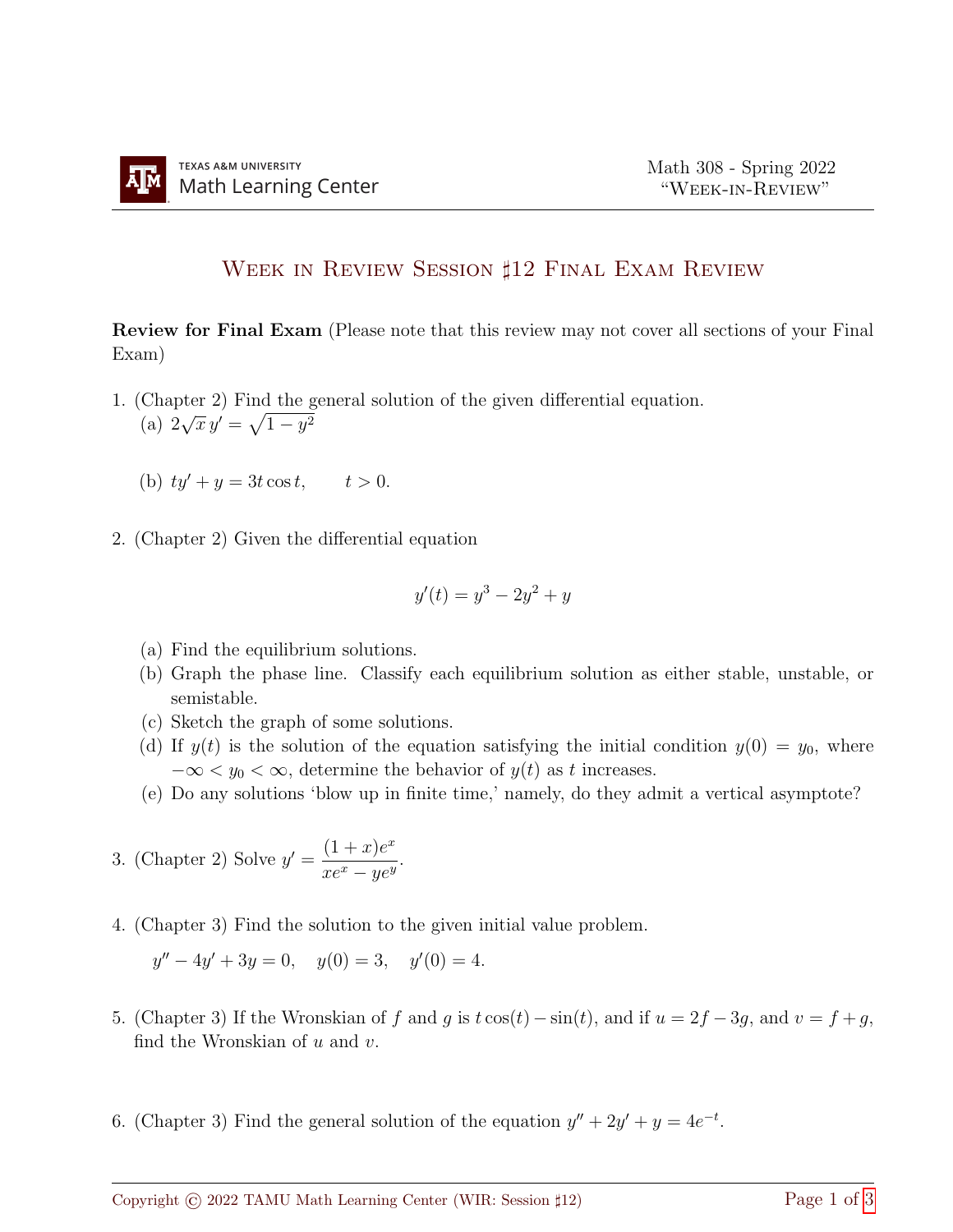

7. (Chapter 3) Solve the differential equation

$$
t^2y'' + 2ty' - 2y = t, \quad t > 0
$$

assuming  $y_1(t) = t$  is a solution to the corresponding homogeneous equation.

- 8. (Chapter 5) For the equation  $(x^2 + 1)y'' 6y = 0$ 
	- (a) Determine a lower bound for the radius of convergence of the series solutions of the differential equation about  $x_0 = 0$ .
	- (b) Seek its power series solution about  $x_0 = 0$ ; find the recurrence relation.
	- (c) Find the general term of each solution  $y_1(x)$  and  $y_2(x)$ .
	- (d) Find the first four terms in each of two solutions  $y_1$  and  $y_2$ . Show that  $W[y_1, y_2](0) \neq 0$ .
- 9. (Chapter 5) For the following equation, determine  $\phi''(x_0)$  and  $\phi'''(x_0)$ , for the given point  $x_0$ if  $y = \phi(x)$  is a solution of the given initial-value problem.

$$
y'' + x^2y' + (\sin x)y = 0; \quad y(0) = a_0, \quad y'(0) = a_1
$$

- 10. (Chapter 6) Find the solution of the initial value problem (a)  $y'' + y = \delta(t - 2\pi)\cos t$ ,  $y(0) = 0$ ,  $y'$  $y(0) = 0, \quad y'(0) = 1.$ 
	- (b)  $y'' + 3y' + 2y = \begin{cases} 1, & 0 \le t < 10 \\ 0, & 10 \le t \end{cases}$ 1,  $0 \le t < 10$ ,  $y(0) = 0$ ,  $y'(0) = 0$ .<br>0,  $10 \le t$
- 11. (Chapter 6) Solve the initial value problem  $y'' 2y' 3y = g(t)$ ,  $y(0) = 1$ ,  $y'(0) = -3$ .